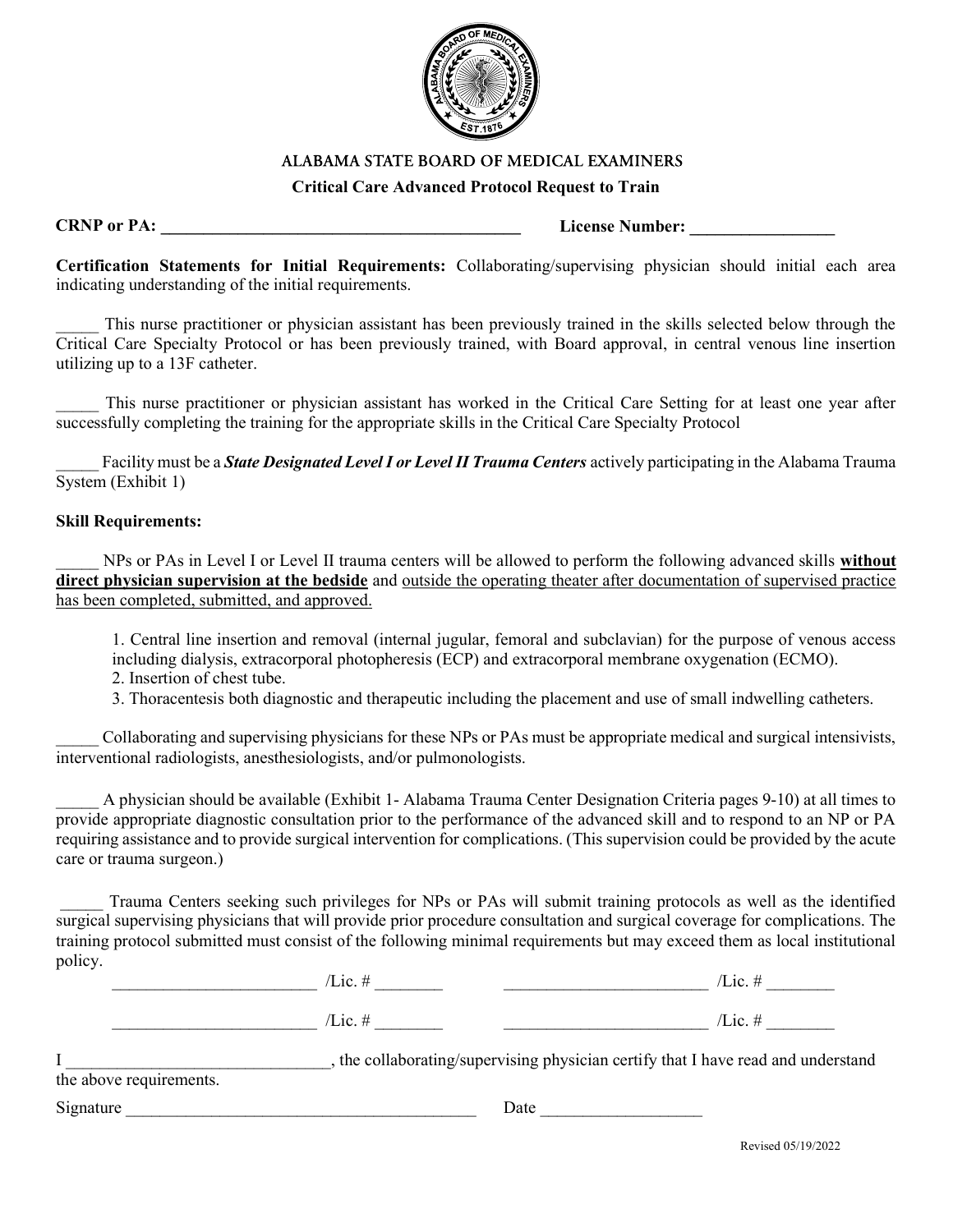

## ALABAMA STATE BOARD OF MEDICAL EXAMINERS

## **Critical Care Advanced Protocol**

#### Alabama Trauma System Designation Criteria (pages 9-10)

1 In both Level I and Level II facilities 24-hour in-house availability is the most direct method for the attending surgeon to provide care. In hospitals with residency programs, a team of physicians and surgeons that can include the Emergency Department Physicians, Surgical Residents, or Trauma Residents may start evaluation and treatment allowing the attending surgeon to take call outside the hospital if he/she can arrive. For hospitals without residency programs, the attending surgeon may take call from outside the hospital but should be promptly available. Promptly available for Level I facilities will be 15 minutes response time for 80 percent of trauma system patients except for EMT Discretion. Levels II and III response time will be 30 minutes. Compliance with these requirements will be monitored by the hospital's quality improvement program and the ATS Trauma Registry.

2 If there is no published back-up call schedule there must be a written procedure of how to identify or locate another surgeon when needed and this should be monitored by the quality improvement plan.

3 Anesthesiologist will be available in-house 24 hours a day for Level I trauma centers. In Level II and III trauma centers anesthesiologist or CRNA will be available within 30 minutes response time. In Pediatric Level I trauma centers, anesthesiology will be available in-house 24-hours a day. Requirements may be fulfilled by a Pediatric Emergency Attending Physician, Pediatric Emergency Fellow, or a Senior Anesthesia Resident CA-2/CA-3 (PGY-3/PGY-4).

4 Alabama licensed specialty pediatric facilities, which are PPS exempt under Title 42 USC Section 1395ww(d)(1)(B)(iii) and receive funding under Title 42 USC 256e, shall not be required to have an obstetric/gynecologic surgery service but should have a transfer agreement for OB-GYN surgery services.

5 An average of 18 hours of trauma CME every three years is acceptable. An average of three of the 18 hours should focus on pediatrics.

6 Physicians may be board certified in Emergency Medicine or Pediatric Emergency Medicine by an ABMS- or AOArecognized board or may be board certified in a primary care specialty if they have extensive experience in management of trauma patients. \*Level I and II trauma centers may have an affiliation with pediatric hospitals to fulfill added pediatric requirements.

7 Physicians not board certified in Emergency Medicine or Pediatric Emergency Medicine by an ABMS- or AOA-recognized board must maintain their ATLS certification. There will be a three-year grace period for emergency department staff to become compliant with this requirement.

8 An operating room must be adequately staffed and immediately available in a Level I trauma center to remain available (green) to the trauma system. This is met by having a complete operating room team in the hospital at all times, so if an injured patient requires operative care, the patient can receive it in the most expeditious manner. These criteria cannot be met by individuals who are also dedicated to other functions within the institution. Their primary function must be the operating room.

An operating room must be adequately staffed in 30 minutes or readily available in a Level II trauma center to remain available (green) to the trauma system. The need to have an in-house OR team will depend on a number of things, including patient population served, ability to share responsibility for OR coverage with other hospital staff, prehospital communication, and the size of the community served by the institution. If an out-of-house OR team is used, then this aspect of care must be monitored by the performance improvement program.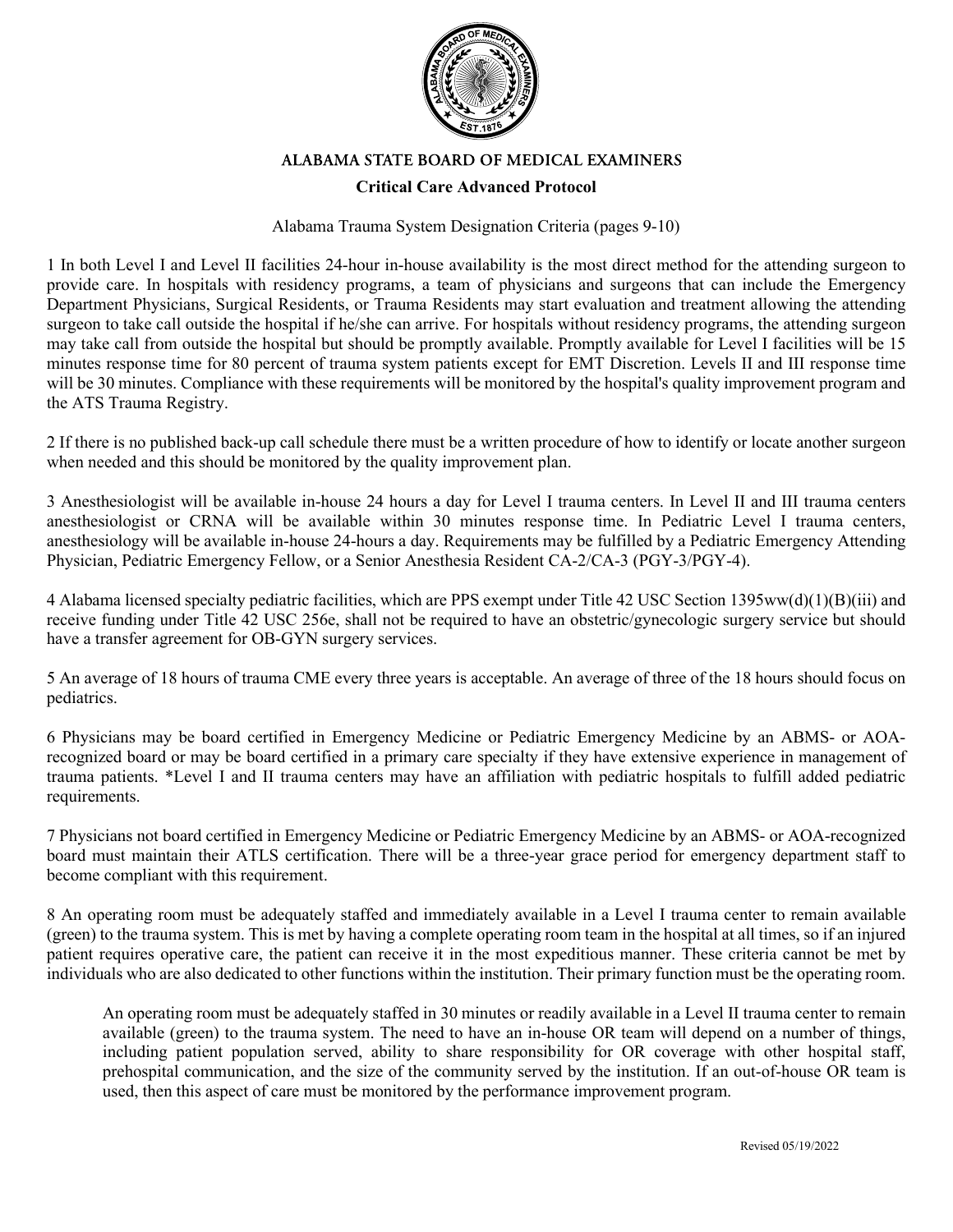9 All levels of trauma centers should monitor prehospital trauma care. This includes the quality of patient care provided, patients brought by EMS and not entered into the trauma system but had to be entered into the trauma system by the hospital (under triage), and patients entered into the trauma system by EMS that did not meet criteria (over triage).

10 Hospital must complete and return to the RAC the initial patient findings, treatment provided and outcome at the end of the first 24 hours. This should be noted on the ATCC patient record.

11 Level III X-ray services will be available promptly after hours and on weekends.

12 Level I director of surgical critical care team will be surgical critical care board certified except for pediatric facilities that have 24 hours in- house pediatric intensivist.

13 Some portion of education should be pediatrics based.

14 Includes adults and pediatrics.

\_\_\_\_\_ I have read and understand the requirements for coverage under the Alabama Trauma System.

Collaborating/ Supervising Physician Signature: \_\_\_\_\_\_\_\_\_\_\_\_\_\_\_\_\_\_\_\_\_\_\_\_\_\_\_\_\_\_\_\_\_

Print Name: \_\_\_\_\_\_\_\_\_\_\_\_\_\_\_\_\_\_\_\_\_\_\_\_\_\_\_\_\_\_\_\_\_\_\_\_\_\_\_\_\_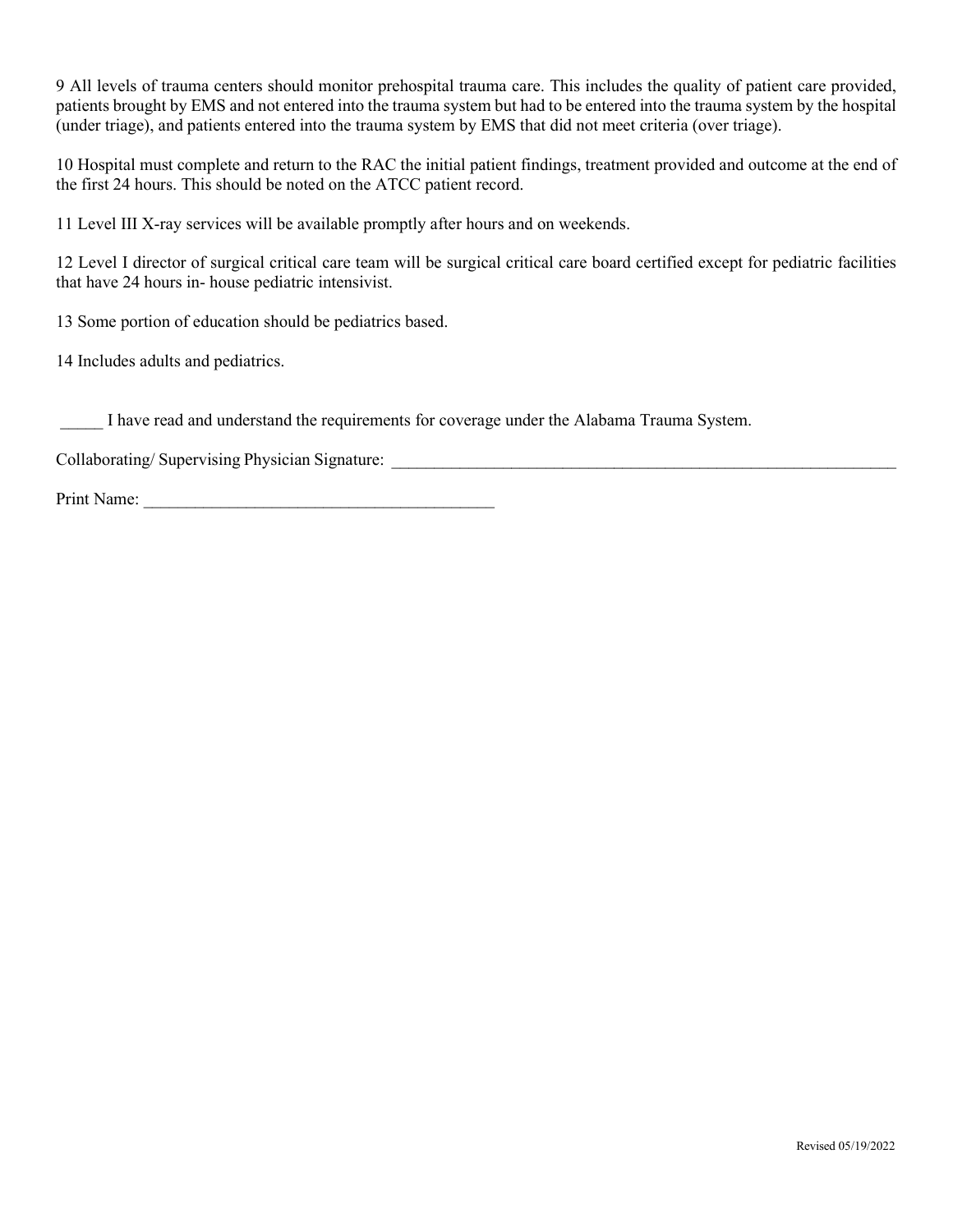

## ALABAMA STATE BOARD OF MEDICAL EXAMINERS **Critical Care Advanced Protocol Training Record**

CRNP/PA Name: <br>
License Number:

Years of Critical Care experience as an NP or PA: \_\_\_\_\_\_\_\_\_\_\_\_\_\_\_\_\_\_\_\_\_\_\_\_\_\_\_\_\_\_

# **Submit this form along with the supervised practice form:**

| Skill                                | <b>Training Requirement</b>                                                        | Date and Instructor Signature |
|--------------------------------------|------------------------------------------------------------------------------------|-------------------------------|
| <b>Central Venous Line Insertion</b> | 3 hours didactic instruction on proper                                             |                               |
| and Removal:                         | technique and insertion                                                            |                               |
| (Total of 6 hours)                   |                                                                                    |                               |
|                                      | 2 hours w/ use of US guidance                                                      |                               |
|                                      | 1 hour on sterile technique and table set-up<br>(unit-specific equipment required) |                               |
| <b>Observation Requirement</b>       | Direct Observation of 3 procedures                                                 |                               |
|                                      |                                                                                    |                               |

| Skill                                    | <b>Training Requirement</b>                                                                                            | Date and Instructor Signature |
|------------------------------------------|------------------------------------------------------------------------------------------------------------------------|-------------------------------|
| <b>Insertion of Chest Tube (Total of</b> | 3 hours didactic instruction on proper                                                                                 |                               |
| 6 hours)                                 | technique and insertion                                                                                                |                               |
|                                          | 2 hours w/ use of US guidance 1 hour on<br>sterile technique and<br>table set-up (unit-specific equipment<br>required) |                               |
| <b>Observation Requirement</b>           | Direct Observation of 3 Procedures                                                                                     |                               |

| Skill                                    | <b>Training Requirement</b>                    | Date and Instructor Signature |
|------------------------------------------|------------------------------------------------|-------------------------------|
| <b>Thoracentesis</b> both diagnostic and | 3 hours didactic instruction on proper         |                               |
| therapeutic including placement          | technique of thoracentesis in the insertion of |                               |
| and use of small indwelling              | small indwelling catheters                     |                               |
| catheters                                |                                                |                               |
| (Total of 4 hours)                       | 1 hour on sterile technique, table set-up and  |                               |
|                                          | unit-specific equipment required               |                               |
| <b>Observation Requirement</b>           | Direct observation of 3 Procedures             |                               |
|                                          |                                                |                               |

## **Collaborating or Supervising Physician must certify that the Training Requirements set forth in the Critical Care Advanced Protocol have been completed.**

Collaborating/Supervising Physician: \_\_\_\_\_\_\_\_\_\_\_\_\_\_\_\_\_\_\_\_\_\_\_\_\_\_\_\_\_\_\_\_\_\_\_\_\_\_\_\_\_\_\_\_\_\_\_\_\_\_\_\_\_\_\_\_\_\_\_\_\_\_\_\_\_\_\_\_\_

Print Name

 $Signature: \_\_\_\_\_\_$ 

Revised 05/19/2022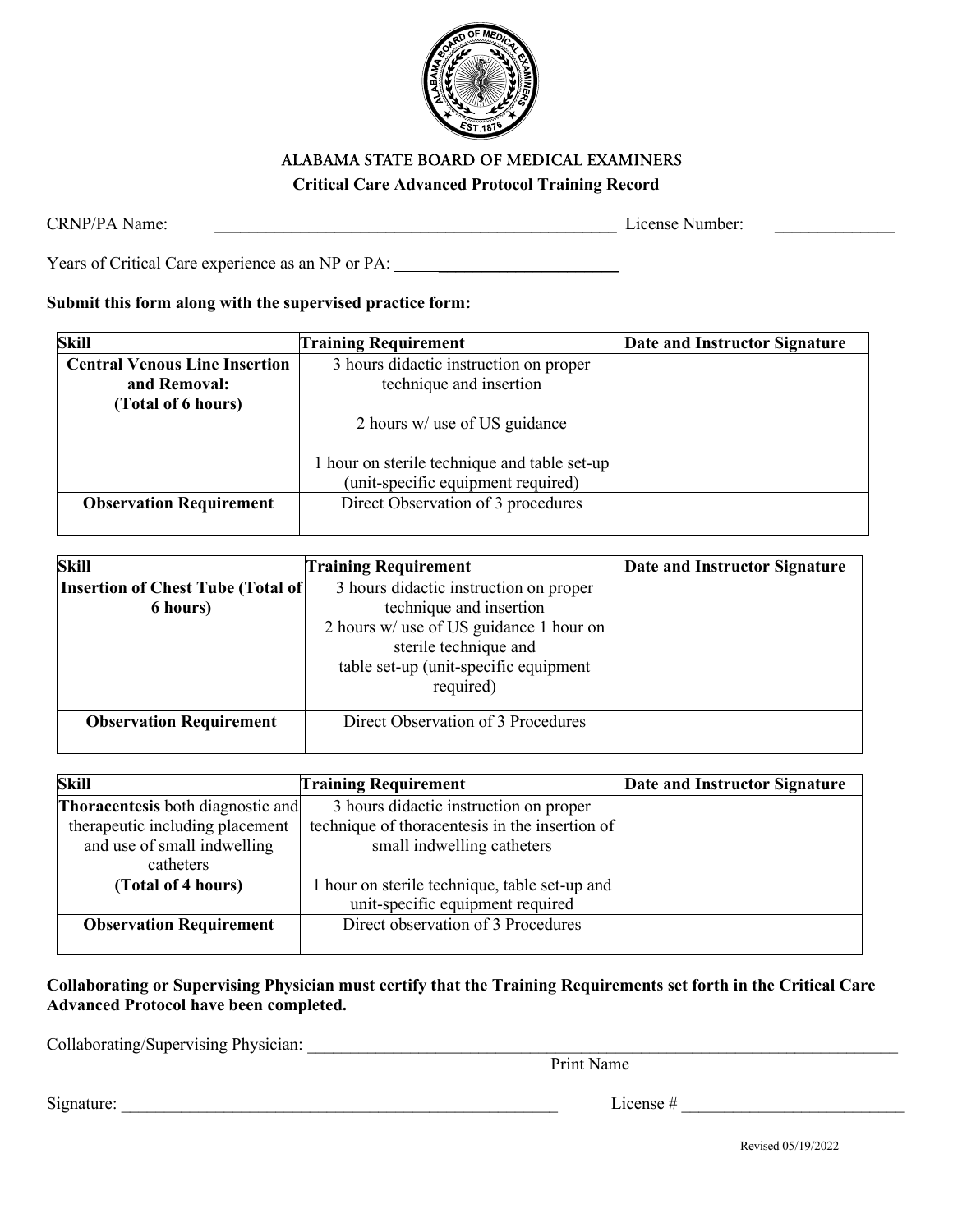

# ALABAMA STATE BOARD OF MEDICAL EXAMINERS **Critical Care Advanced Protocol Request to Train Central Line Insertion and Removal**

CRNP or PA:  $\Box$ 

Central line insertion and removal:

This includes the anatomic areas of internal jugular, femoral, and subclavian, (Vas Cath, ECP, ECMO).

A total of three hours (3) of didactic instruction in proper technique and insertion, two hours (2) with the use of ultrasound guidance, as well as practical instruction one hour (1) on sterile technique, table set up including unit specific-equipment and catheter removal.

The NP or PA must directly observe no less than three procedures (3) by a fully trained physician.

Perform 20 CVL Insertions with no less than 10 under direct supervision by a physician. The remaining 10 procedures may either be supervised by a previously certified NP or PA.

\_\_\_\_\_ CVL removal may not be performed in a simulation laboratory.

All procedures performed during the training protocol as well as those independently performed (once certified) should be recorded in electronic health record for tracking of frequency of the procedure performance and for complication occurrence.

Ongoing proficiency should be demonstrated and documented every 6 months with the requirement of 10 procedures performed. The 6 months documentation should be kept on file at your facility.

Level I and level II Trauma Centers utilizing this protocol and allowing NPs or PAs to perform these advanced skills will establish a database and Quality Assurance Program that reports monthly within the institution for appropriate oversight and review and will provide that data twice annually (every six months) to the Alabama Board of Medical Examiners. Data submitted to the ALBME will be provided to both the Joint Committee of Advanced Practice Nursing and the PA Advisory Committee for review. The Joint Committee and PA Advisory Committee will report at least annually to the respective Boards.

Physician initials and signature indicate having read and understand the protocol for training the nurse practitioner or physician assistant named above to perform this skill.

Collaborating/ Supervising Physician: \_\_\_\_\_\_\_\_\_\_\_\_\_\_\_\_\_\_\_\_\_\_\_\_\_\_\_\_\_\_\_\_\_\_\_\_\_\_\_\_\_\_\_\_\_\_\_\_\_\_\_\_\_\_\_\_\_\_\_

Signature:  $\Box$ 

Revised 05/19/2022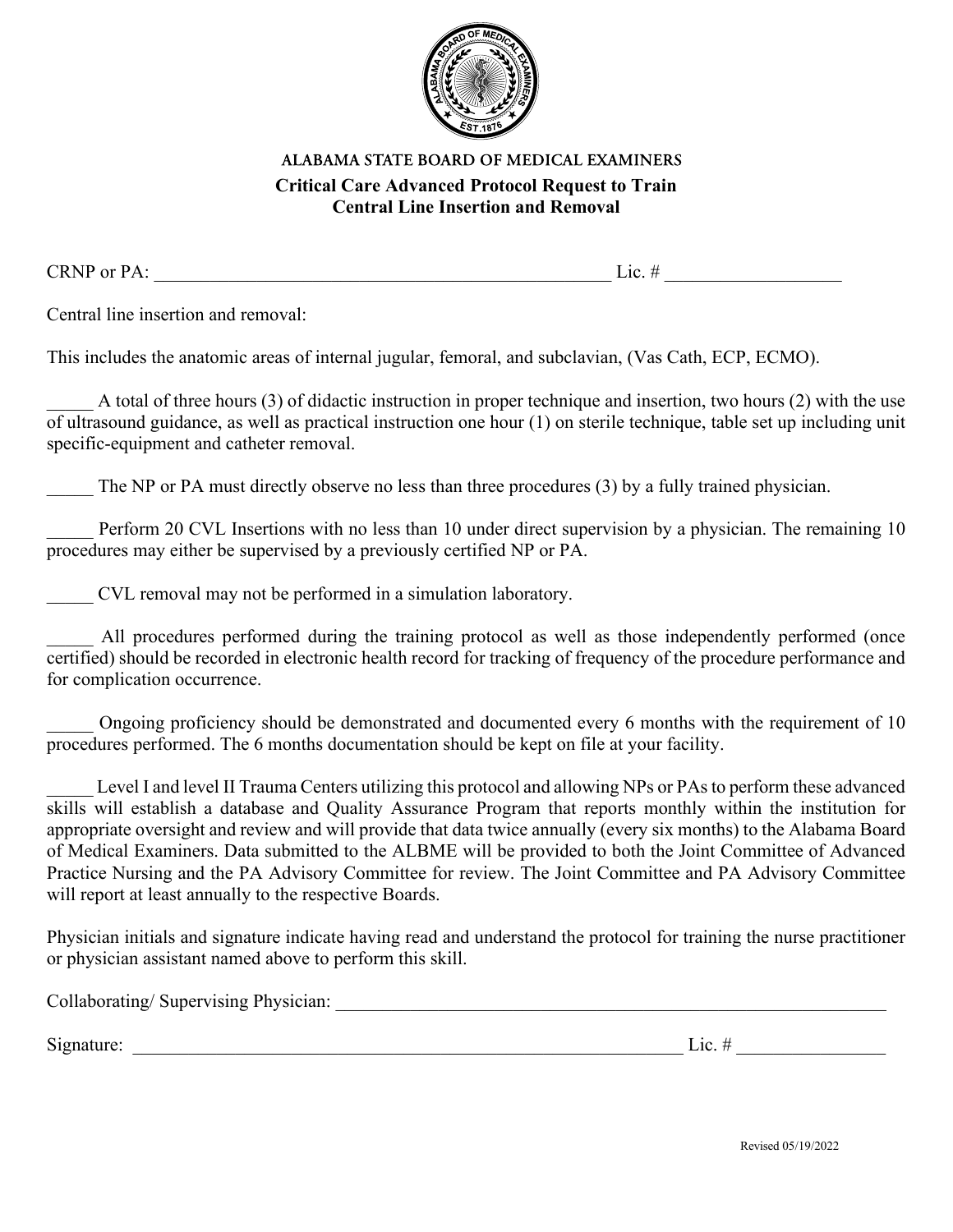

# ALABAMA STATE BOARD OF MEDICAL EXAMINERS **Critical Care Advanced Protocol Request to Train Chest Tube Insertion**

CRNP or PA:  $\Box$ 

Chest tube insertion:

\_\_\_\_\_ A total of three hours (3) of didactic instruction on proper technique and insertion of chest tubes, two hours (2) with the associated use of ultrasound guidance, along with instruction one hour (1) regarding sterile technique table set up in unit-specific equipment.

The NP or PA must directly observe no less than three procedures (3) by a fully trained physician.

20 procedures performed with no less than 10 under direct supervision by a physician. The remaining 10 procedures may either be supervised by a previously certified NP or PA or performed in a simulation laboratory.

All procedures performed during the training protocol as well as those independently performed (once certified) should be recorded in electronic health record for tracking of frequency of the procedure performance and for complication occurrence.

Ongoing proficiency should be demonstrated and documented every 6 months with the requirement of 10 procedures performed, half of which may be performed in a simulation laboratory. The 6-month documentation should be kept on file at your facility.

Level I and level II Trauma Centers utilizing this protocol and allowing mid-levels to perform these advanced skills will establish a database and Quality Assurance Program that reports monthly within the institution for appropriate oversight and review and will provide that data twice annually (every six months) to the Alabama Board of Medical Examiners. Data submitted to the ALBME will be provided to both the Joint Committee of Advanced Practice Nursing and the PA Advisory Committee for review. The Joint Committee and PA Advisory Committee will report at least annually to the respective Boards.

Physician initials and signature indicate having read and understand the protocol for training the nurse practitioner or physician assistant named above to perform this skill.

| Collaborating/Supervising Physician: |  |
|--------------------------------------|--|
|                                      |  |

 $Signature: \n\begin{tabular}{c|c|c|c|c} \hline \hline \hline \hline \hline \hline \hline \end{tabular}$